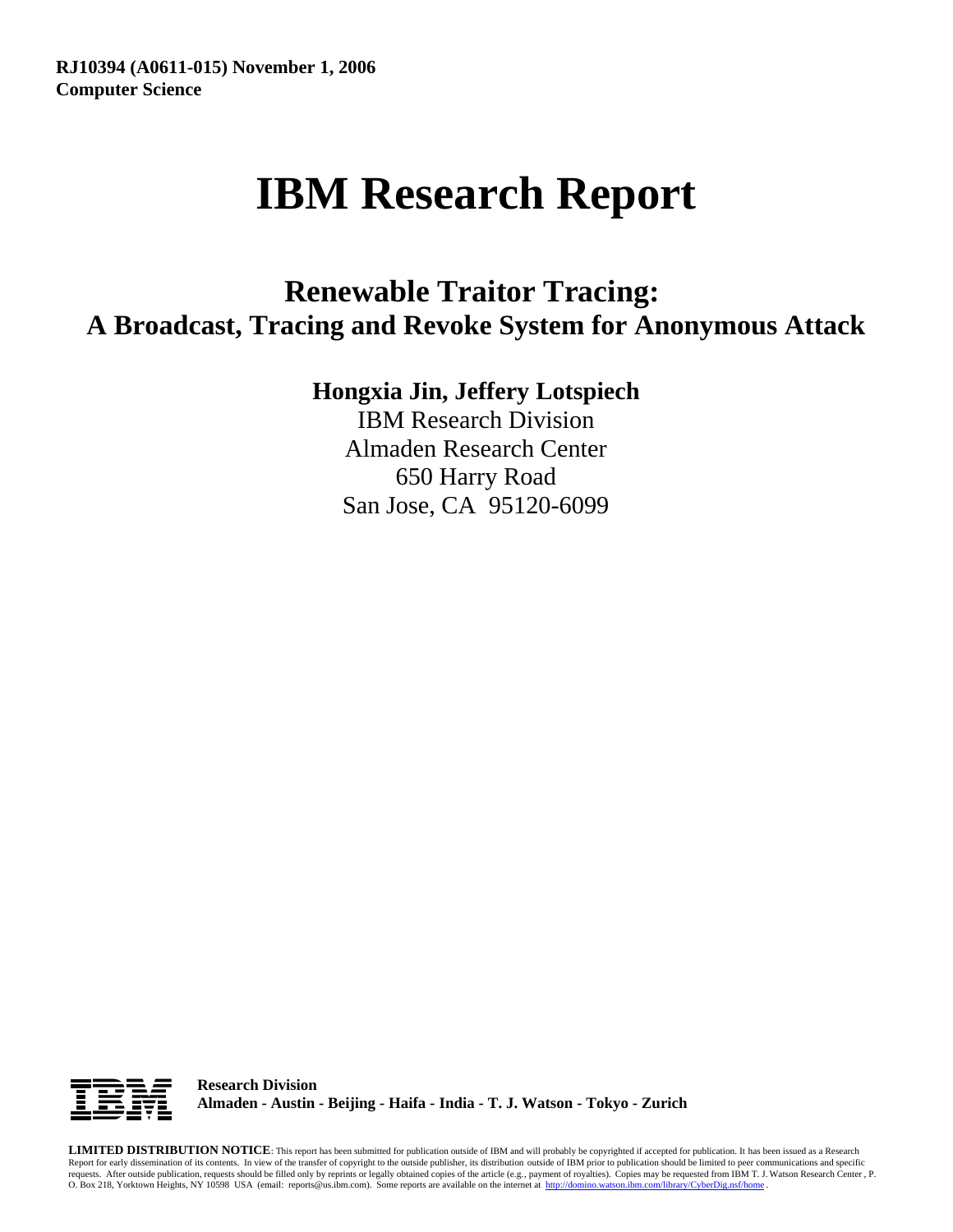### **Renweable traitor tracing: a broadcast, tracing and revoke system for anonymous attack**

Hongxia Jin, Jeffery Lotspiech

IBM Almaden Research Center San Jose, CA, 95120 *{*jin,lotspiech*}*@us.ibm.com

**Abstract.** In this paper we design encryption schemes for combating piracy in mass distribution of copyrighted materials. When a pirated copy of some copyrighted material or an illegal decryption device is found, the scheme could identify at least one of the real users (traitors) who participate in the construction of the pirated content/device. More importantly, once the attackers are identified, the keys that have been used in the piracy can be revoked.

We start by briefly showing our traitor tracing scheme that can be used to defend against anonymous attack where the forensic evience is the pirated content or per-content decryption key. Content is divided into multiple segments and each segment comes with multiple variations. Each user can only play back one variation through the content.

We will then focus on integrating broadcast revocation capability into our tracing scheme. When traitors are identified, the enhanced scheme can revoke and exclude the decryption keys used by the traitors during piracy. The revocation information will be included in the newly released content, which will disallow the devices owned by traitors to playback the newly released content.

We believe this renewability is essential for a tracing scheme to be useful in a real system. Revocation is a natural next step after tracing to make it a complete system. Our trace and revoke scheme has been the first commercial use of a traitor tracing technology within the AACS  $<sup>1</sup>$  (Ad-</sup> vanced Access Content System) content protection standards for next generation high-definition video optical disc.

Keywords: *Content protection, traitor tracing, broadcast encryption, antipiracy*

#### **1 Introduction**

This paper is concerned with the protection of copyrighted materials. There are many business scenarios that content needs to be distributed through broadcast channels. Examples of these business models include pay-TV systems (Cable

<sup>1</sup> AACS is in business available for licensing now, see press release at http://www.aacsla.com/press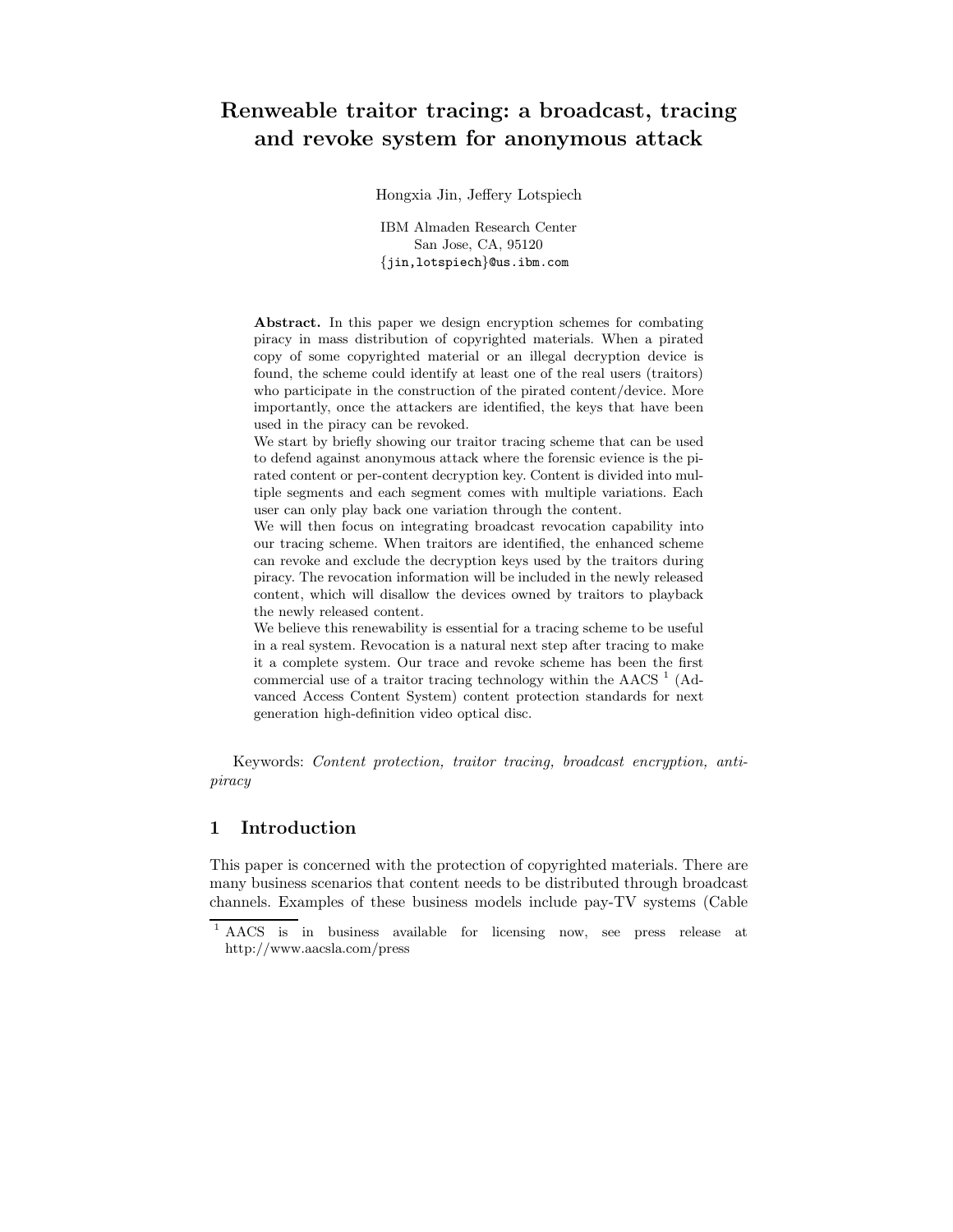companies) or movie rental companies like Netflix, and massively distributing prerecorded and recordable media. A broadcast encryption scheme can be used to protect the content copyright and make sure the content can only be recovered by a previliged group of users. In this scheme, each user/decoder is assigned a set of keys that can be used to decrypt the broadcasted content in encrypted form. This set of keys are usually called device keys. In real use, oftentimes hybrid encryption is used, where an actual content encryption key (called media key) is chosen and the media key is encrypted by different device keys again and again and put in a structure called Media Key Block (MKB). Only those enabled devices can decrypt the MKB and obtain the correct media key to decrypt the content. The disabled devices cannot decrypt the MKB correctly. A group of attackers can come together and build a clone decoder with built in decryption keys that can decrypt the content. They can sell the clone decoder for free or a profit. Or they can publish a program on the Internet that can decrypt the content. We call this DeCSS type of attack a "clone decoder attack".

In this paper we are concerned with a different type of attack, which is anonymous. For example, an attacker re-digitizes the analogue output from a compliant device and redistribute the content in the clear. In this case, the only forensic evidence is the unprotected copy of the content (content attack). Or, the attackers may compromise the tamper-resistance of one or more players to extract and redistribute the actual content decryption keys (media key). In both attack scenarios, the attack is anonymous. To defend against these types of anonymous attacks, one needs different versions of the content and decryption keys (media key) for different users. Of course, then they can then set up a server that sells decryption keys on demand (key attack).

For the rest of this paper, we will assume that the content protected is copyrighted digital movies. We do this for concreteness, and because we were inspired by the AACS application. This movie application is true of many different oneto-many content distribution channels, in that it is generally infeasible to prepare and send individualized (e.g., watermarked) movies to each user. On the other hand, it is also infeasible, usually for security reasons, to customize each copy at the receiving end<sup>2</sup>. A feasible technical approach is to choose certain points in the movie and create different variations for each of those points. Each variation is differently encrypted. The movie is thus augmented by all the variations. Each user receives the same bulk-encrypted movie. However, each user can only decrypt one of the variations at each point. In other words, each recipient would follow a different path through the variations during playback time. It effectively creates multiple versions of a movie. Over time, when recovering enough pirate movies, it may be possible to detect the devices in a copyright attack by examining the variations recovered in the unauthorized copies of the movies. The devices/users used in the pirate attack are called "traitors" or "colluders".

The technology for identifying traitors is termed "traitor tracing" in the literature. The term has been used for both "clone decoder attack" and "anonymous

 $^{\rm 2}$ Unauthorized copies generally imply a break the correct operation of the client. How can a broken client be expected to correctly generate the customizing marks?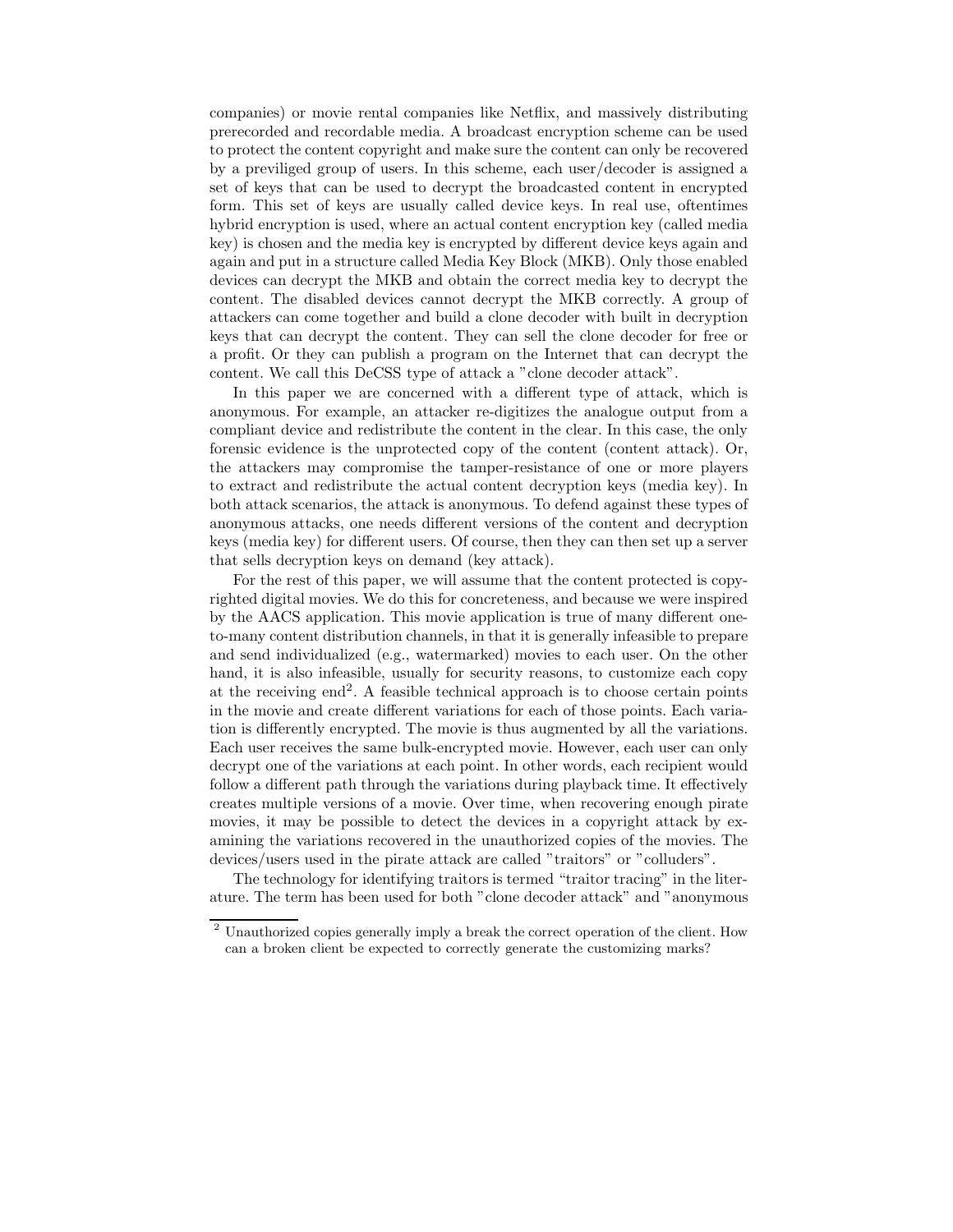attack". It refers to a way of identifying the source of users who leaked their keys (for redistribution or builing clone device) or constructed unauthorized copies of digital content. [4] [5] [16] are all on clone decoder attack. [9, 8, 10] are on anonymous attack. Of course in this paper we are mainly concerned with anonymous attack.

A traitor tracing scheme in general usually consists of two basic steps:

- 1. Assign variations or keys for the content to devices.
- 2. Based on the recovered version keys/content, trace back to the traitors.

A tracing scheme is static if it pre-determines the first step before the content is broadcast and does not change afterwards. A traitor can be identified when enough copies of keys/content are recovered. On contrast, if the first step can be updated based on observed pirate keys/content, the scheme is dynamic. Fiat and Tassa introduced a dynamic traitor tracing scheme [8] for anonymous attack. It involves realtime computation to decide the new assignment for the first step.

A tracing scheme is deterministic if it detects at least one exact traitor without any chance of incriminating an innocent user, otherwise it is probabilistic. The first traitor tracing scheme was proposed by Chor, Fiat, Naor and Pinkas in [4] for clone decoder attack. The traitor tracing schemes in [4], [5] are static and probabilistic. There is also a sequential traitor tracing[9] [10] which is static and deterministic. They are for anonymous attack. More formal analysis of its traceability is shown in [11], [12]. For the static assignment, it can be random or systematic. The traitor tracing schemes in [4],[5] randomly assign the decryption keys to users before the content is broadcast. The main goal of their scheme is to make the probability of exposing an innocent user negligible under as many real traitors in the coalition as possible. The traitor tracing schemes in [9] [10] used systematic assignment.

In current state of art, revocation seems to be natually considered inside a broadcast encryption scheme [3]. A broadcast encryption scheme is used to transmit a message from a center to a previliged set of users and able to exclude certain users from recovering the message. One of the criteria used to evaluate a broadcast encryption scheme is its renewability, namely, the revocation capability, measured by the number of users that can be excluded from recovering the message and the cost associated with the revocation, including the message length and the number of encryptions needed. In a typical broadcast encryption scheme, one is given as input the set of devices that needed to be excluded from recovering the content. But of course how does the agency know who should be revoked? It is most likely the outcome of a tracing traitor scheme. Even though the traceability and renewability seem to be naturally connected, these two attributes are orthogonal and have been mostly studied separately. For example, most recently, [15] showed a public key broadcast encryption scheme but without traceability, and the same authors in [16] showed a traitor tracing scheme based on the similar idea. Integration of tracing and revocation yield trace-andrevoke system. The above authors also come up with a combined public key trace and revoke system in [20]. While [6] only consider combinatorial constructions, the schemes in [7] is more general. Both [7] and [20] were considered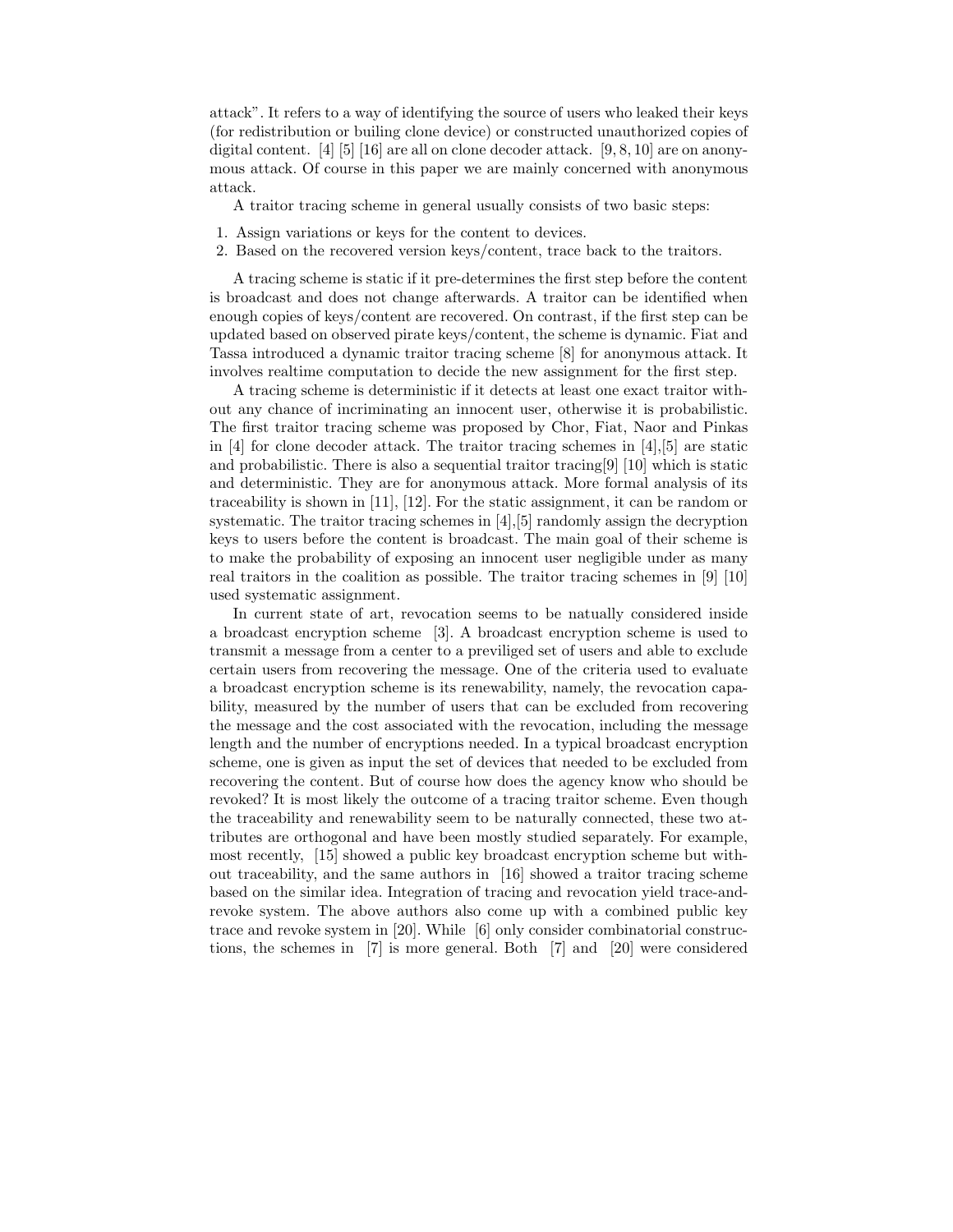in the context of public key tracing. The revocation and tracing scheme shown in [2] also attempts to seamlessly integrate these two attributes together, but in symmetric key setting. One thing they are all in common is that they are all concerned with clone decoder attack.

For clone decoder attack, most popular way is to use black-box tracing. In black-box tracing, carefully crafted testing messages are fed into the box to see if the box decrypts. There is a multi-time tracing in [17] but was later shown in [18, 19] to be insecure. The flaw in the design of that scheme is that it doesnot prevent the traitors from generating an untraceable combination of their keys, which can serve as a decryption key. Unfortunately supporting multi-time tracing is a must in real use.

#### **1.1 Main results**

The authors have been involved in providing a solution to defend against the anonymous attack for the (Advanced Access Content System) content protection standards for next generation of high-definition optical DVDs. A practical scheme cannot require much extra bandwidth/storage overhead (for example, 10% of normal usuage). It has to support large number of users (for example, a billion). For a tracing scheme to be useful, we believe revocation must be able to happen after the piracy is identified and render the pirate decryption keys useless. It is also critical for the scheme to support continued multi-time tracing over the lifetime of the system. Basically for a scheme to be useful in practice, it demands a complete broadcast encryption, trace an revoke system for anonymous attack.

Note that there is big difference when coming to design a trace-and-revoke system for clone decoder attack and anonymous attack. For clone decoder attack, the message in the newly broadcasted content only needs to disable the compromised keys. For tracing purpose, separate testing messages are generated and fed into the clone box in order to trace keys contained in the clone box. However, for anonymous attack, it demands the same message containing the revocation information in the newly broadcasted content to not only revoke the compromised keys but also enable continued tracing of new traitors. Again, it demands a combined broadcast, trace and revoke system.

The main contribution of this paper is that we have designed the first broadcast, trace and revoke scheme with integrated broadcast, revocation and renewal capability for anonymous attack. We start by a traitor tracing scheme that can identify traitors in an anonymous attack. On top of this tracing scheme, we then go on adding revocation capability similar to the design of Media Key Block in a broadcast encryption system. The traitor tracing keys serve the role of the device keys in a broadcast encryption system, and the actualy content encrypting keys in our traitor tracing scheme serve the role of the media key in a broadcast encryption system. Of course, there are multiple versions of content encrypting key in our scheme while there is only one media key in a normal broadcast encryption system. Unfortunately, the above combined scheme cannot support multi-time continued tracing. It is possible that the license agency does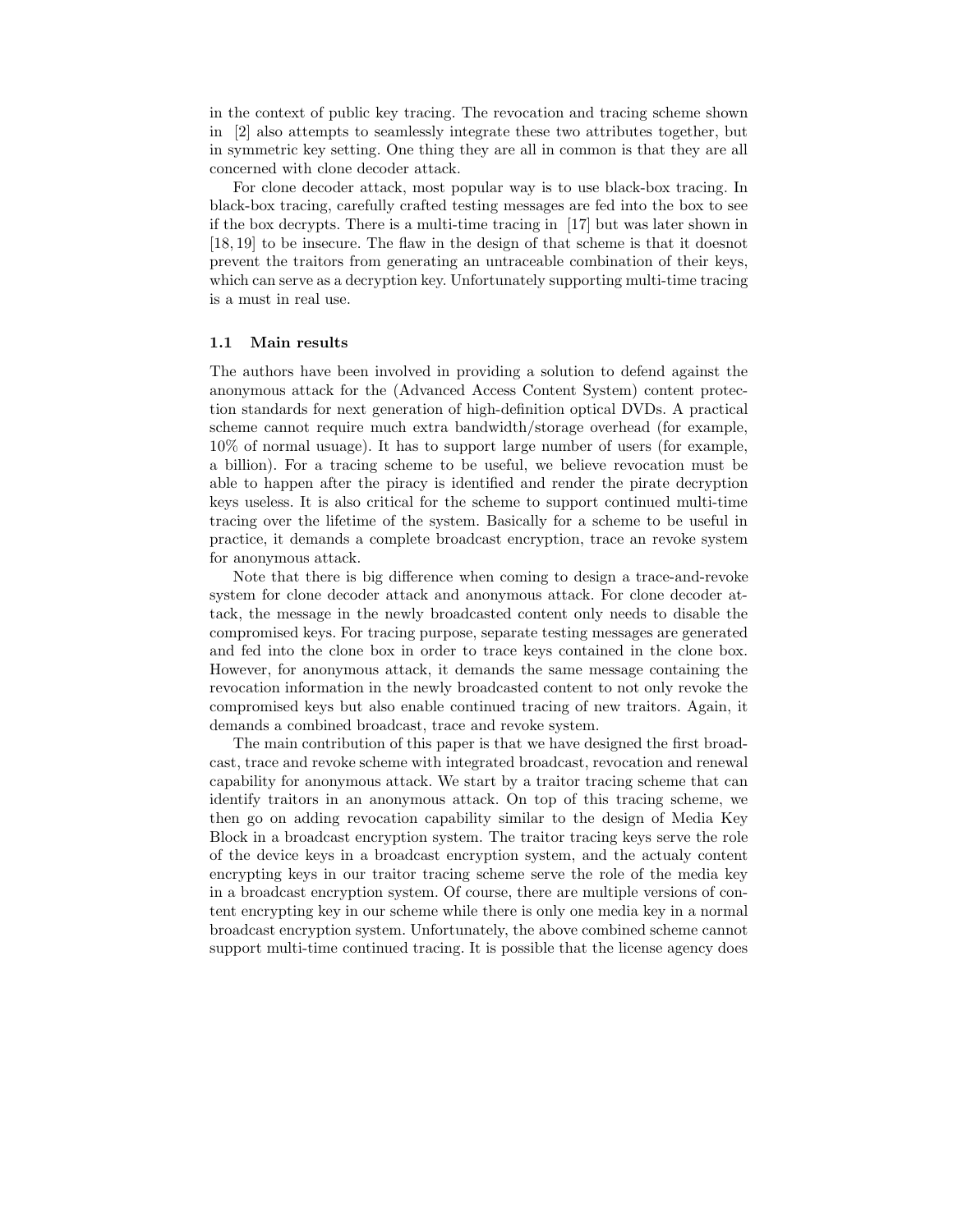not gain any useful information to continue detecting the unexposed traitors. We idenfied the potential security problem and improved our scheme to support multi-time tracing. Moreover our scheme uses symmetric keys not public keys to avoid computational overhead. Adding renewability and continued traceability was a crucial enabling factor for this first time large scale commercialization of a tracing traitor technology.

In rest of the paper we will start by describing the traitor tracing scheme in Section 3, and adding renewability into the scheme in Section 4. We will then talk about the security issues to support multi-time tracing and show our improved scheme in 5. We analyze the revocation capability and continued traceability in Section 6. We conclude in Section 7 with future work.

#### **2 Pirate model**

There are two well-known models for how a pirated copy (be it the content or the key) can be generated:

- 1. Given two variants  $v_1$  and  $v_2$  of a segment, the pirate can only use  $v_1$  or  $v_2$ , not any other valid variant *vi*.
- 2. Given two variants  $v_1$  and  $v_2$  of a movie segment  $(v_1 \neq v_2)$ , the pirate can generate any valid variant  $v_i$  out of  $v_1$  and  $v_2$

The second model, of course, assumes the attackers have more power. As shown in [14], when using this model, the lower bound of the number of movies it takes to detect traitors in a coalition of  $T$  is  $T^2$ . We believe the second model fits documents or software better than audio or video. Since in this paper we are concerned with audio and video, assuming the first model is acceptable in the AACS context. Indeed, this so-called marking assumption is often made by other traitor tracing schemes shown in the literature. Also, in a key attack, the first model says it is impossible to calculate a valid random cryptographic key from combining two other valid random keys–which is obviously true.

#### **3 Tracing Scheme**

In the AACS context, each movie is divided into multiple segments and each segment is augmented with multiple variations. As one can imagine, the variations takes extra space on the disc. A practical traitor tracing scheme on a prerecorded optical movie disc should take no more than 10% of the space on the disc to store the variations. This puts practical restriction on the number of variations one can put into a movie. The market for such discs is huge, involving literally a billion playing devices or more. This means a tracing scheme needs to be able to accommodate large number of devices. Of course the traceability of the scheme has to be reasonable.

Much of the literature on traceability codes has taken the approach of fixing the number of colluders and the number of recovered movies and trying to find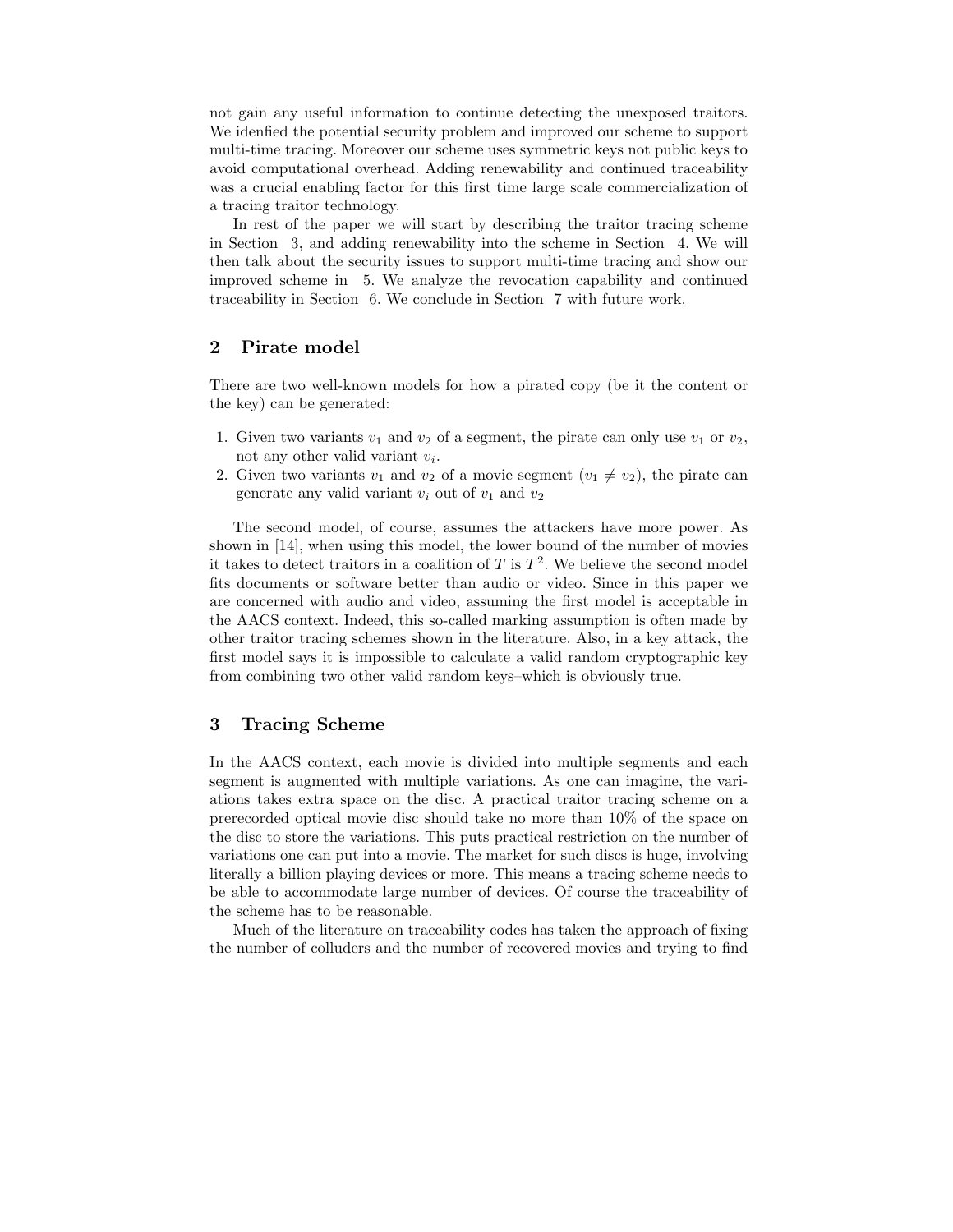codes to support an optimal number of devices/users for a given number of variations of each movie. In the AACS context, a traitor tracing scheme must first meet the above two requirements. Existing schemes do not fit here. For example, the code shown in [10] either has too few codewords (accommodates a small number of devices) or the number of variations is too large (requires too much space on the disc). Bringing the long-standing theoretical work to practice was the major effort we undertook in the AACS system.

We have designed a way to meet the above two restrictions as shown in [13]. We summarize its basic idea here. for each movie, there is an "inner code" used to assign the different variations at the chosen points of the movie; it effectively creates different movie versions. For example, 16 variations are created at each of the 15 points in the movie, effectively generating 256 versions for each movie. For a sequence of movies, there is an "outer code" used to assign movie versions to different players. For example, each player is assigned one of the 256 versions for each movie in a sequence of 255 movies. By concatenating the two levels of codes, we managed to avoid having a big number of variations at any chosen point but can still accommodate the billions of devices we anticipate. The inner code and outer code assignments can be random or systematic. For example, both inner and outer code can use Reed-Solomon codes. This two level key assignment is the essence of the first step in our traitor tracing scheme for AACS.

As one can see, the device needs to know all the variation encryption keys for each movie in order to play back the movie. Using the above parameters, a device needs to know 255\*15 keys. However, that does not mean a device needs to store that many keys. For the first step of the AACS tracing scheme, instead of directly assigning variation keys for each movie to the devices, a level of indirection allows us to assign movie version keys to the devices, from which the devices can obtain the actual variation decrypting keys for that movie. This level of indirection allows us to save space on the devices used to store the keys. In other words, only the "outer code" was used to assign keys to devices in the first step. For example, each device is assigned a set of 255 keys, corresponding to the 255 movies in the sequence. Each key comes with 256 versions in the world. These keys are called "sequence keys" in the AACS specification. Many players will receive any given sequence key, but no two players will receive exactly the same set of 256 keys. These sequence keys are placed in the players at manufacturing time. For most types of players, it is impossible to dynamically update those keys. So our scheme has to be static.

Based on the pirate model we mentioned in Section 2, the attackers can construct the pirate copy of the content/key based on the available versions to them. When the license agency recovers pirated movies/keys, it tries to match the recovered movies/keys with the versions assigned to the devices and incriminates the one that has the most matchings.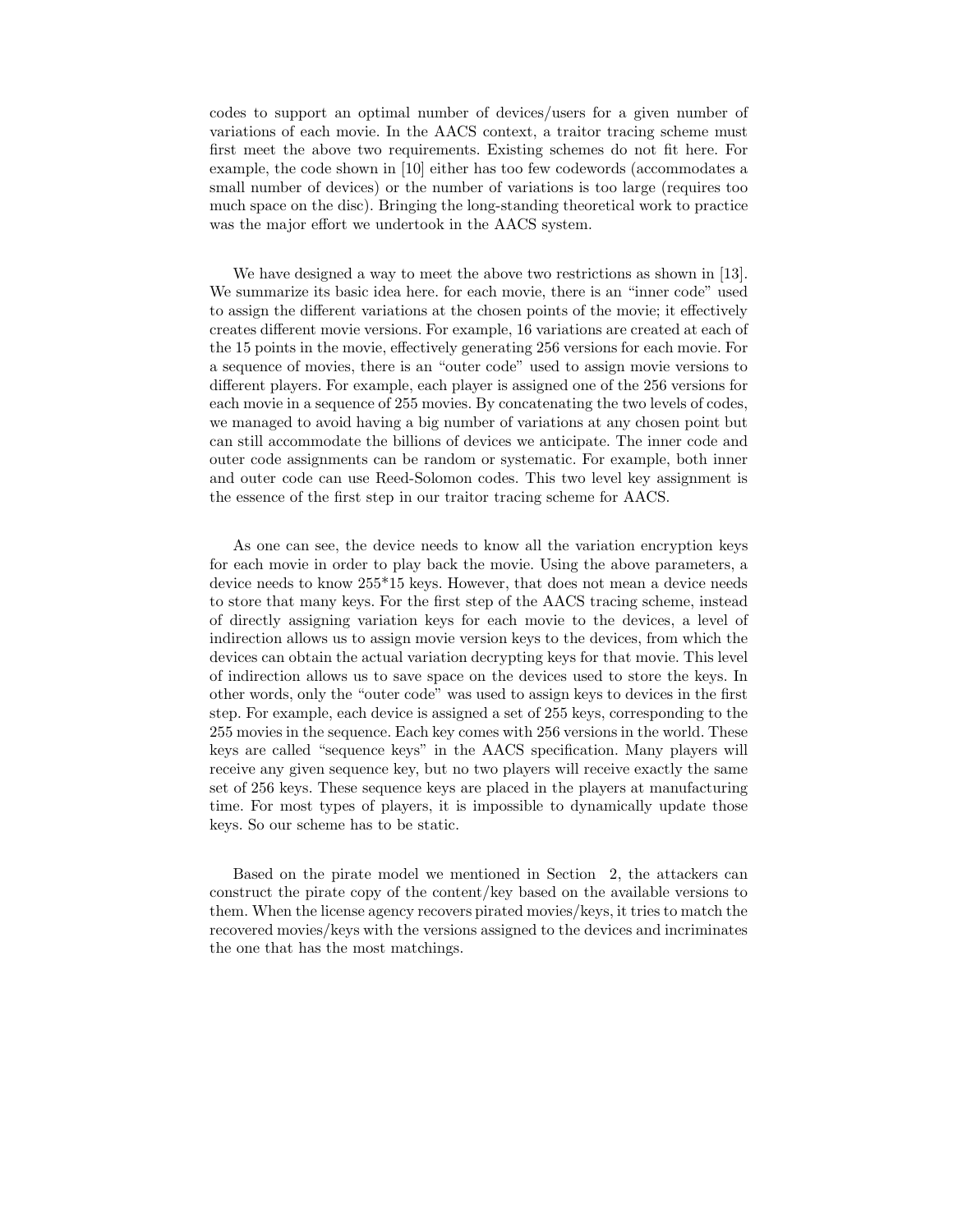

**Fig. 1. Key assignment from a matrix**

#### **4 Revocation scheme**

The AACS licensing agency will generate Sequence Keys organized in a large matrix. The matrix has 256 columns and not more than 65,536 rows. Each cell is a different Sequence Key. A single device has one key in each column. Thus, each device has 256 Sequence Keys. Attackers would prefer to use alreadycompromised Sequence Keys if they could, so that no new forensic information could be deduced by the licensing agency. Therefore, it is important that compromised keys are no longer usable by the attackers. The problem is that many thousands of devices might share a single compromised key. Therefore, revocation of a single key is impossible. On the other hand, revocation of a unique set of keys is very possible; in fact, that is precisely what the Sequence Key Block (SKB) achieves.

The fundamental principle is that no two devices have many keys in common, so even if the system has been heavily attacked and a significant fraction of the Sequence Keys is compromised, all innocent devices will have many columns in which they have uncompromised keys. The purpose of the Sequence Key Block is to give all innocent devices a column they can use to calculate the correct answer, while at the same time preventing compromised devices (who have compromised keys in all columns) from getting to the same correct answer.

In an SKB there are actually many correct answers, one for each variation in the content. For the purpose of explanation, however, it is helpful to imagine that a single SKB is producing a single answer. We will call that answer the output key.

As shown in Figure 2, the SKB begins with a first column, called the unconditional column. By column, we mean a column of Sequence Keys in the matrix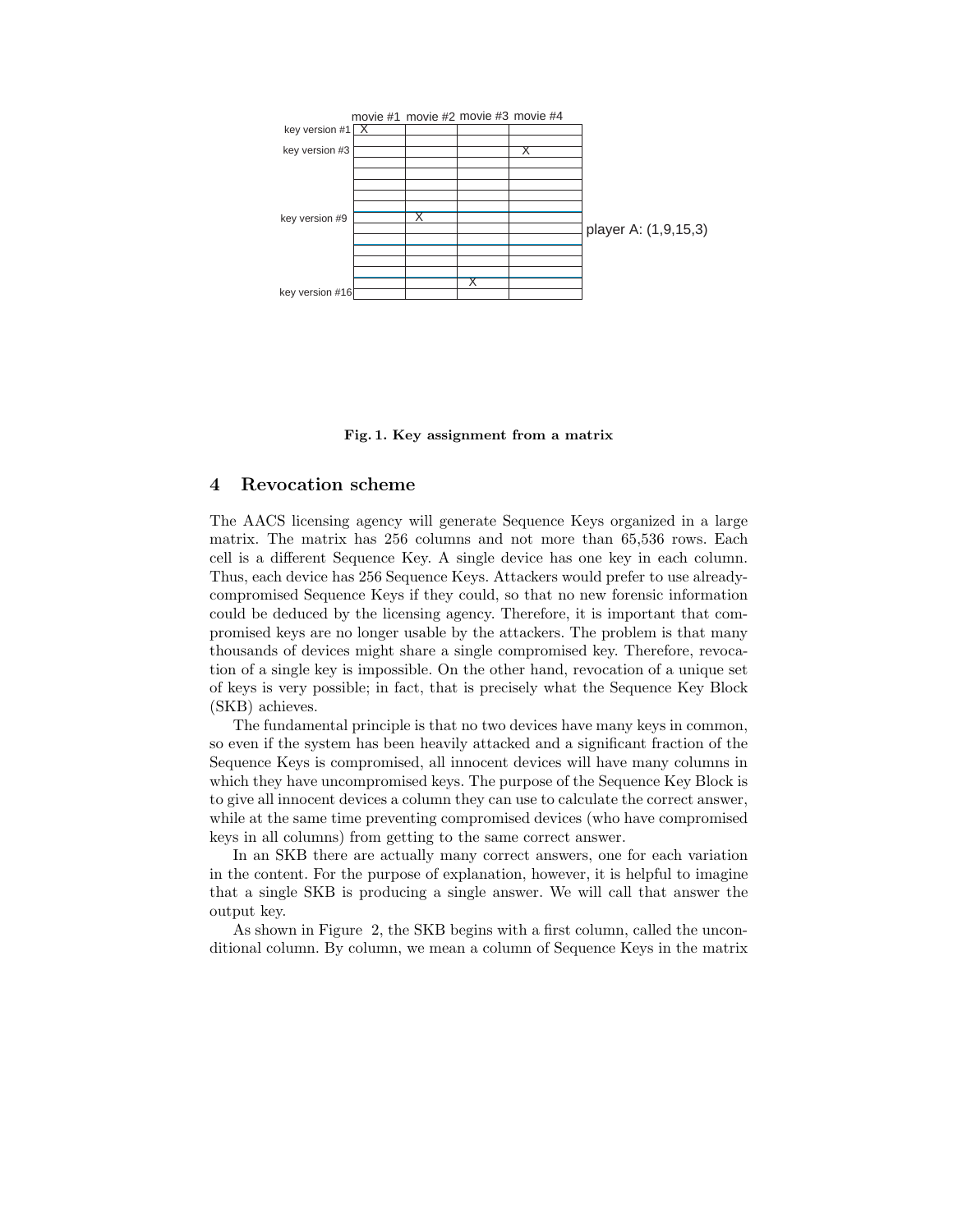

**Fig. 2. Sample SKB**

will be used to encrypt. (To be precise, the key used to encrypt is derived from the Sequence Key, not the Sequence Key itself.) The first column will have an encryption of the output key (denoted K in the figure) in every uncompromised Sequence Keys cell. Devices that do not have compromised keys in that column immediately decrypt the output key. Devices, both innocent and otherwise, that do have compromised keys instead decrypt a key called a link key that allows them to process a further column in the SKB. To process the further column they need both the link key and their Sequence Key in that column. Thus the subsequent columns are called conditional columns because they can only be processed by the device if it were given the necessary link key in a previous column.

The subsequent additional conditional columns are produced the same way as the first column: They will have an encryption of the output key in every uncompromised Sequence Keys cell. Devices with a compromised key will get a further link key to another column instead of the output key. However, after some number of columns depending on the actual number of compromised keys, the AACS licensing agency will know that only compromised devices would be getting the link keyall innocent devices would have found the output key in this column or in a previous column. At this point, rather than encrypting a link key, the agency encrypts a 0, and the SKB is complete. All innocent devices will have decrypted the output key, and all compromised devices have ended up decrypting 0.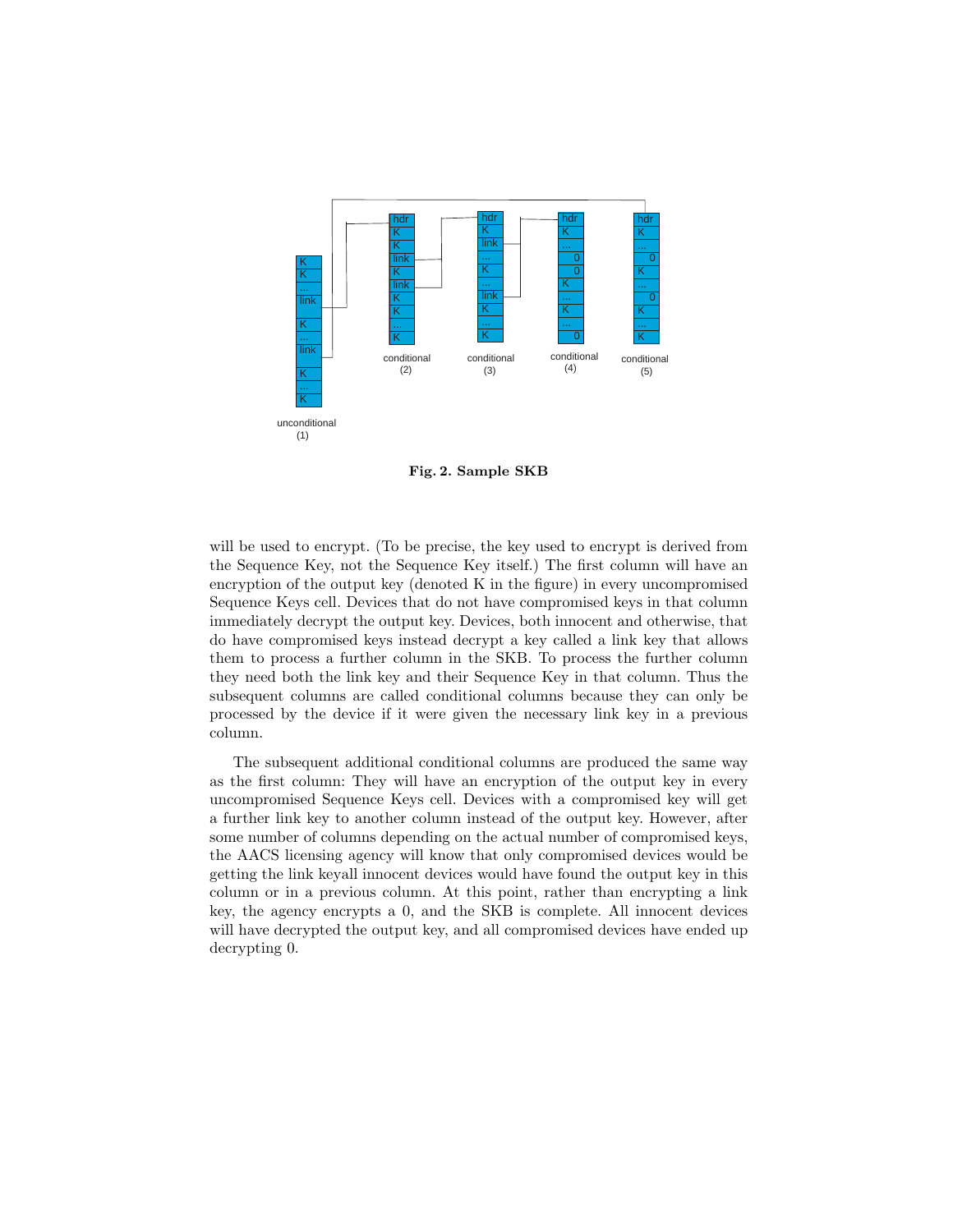How do the devices know they have a link key versus the output key? The short answer is they do not, at least not at first. Each conditional column has a header of known data (DEADBEEF16) encrypted in the link key for that column. The device decrypts the header with the key it currently has. If the header decrypts correctly, the device knows it has a link key and processes the column. If it does not decrypt correctly, the device knows it has either the output key or a link key for a different column. When the device reaches the end of the SKB without decrypting 0, it knows it must have an output key. Note that this device logic allows the licensing agency to send different populations of devices to different columns by having more than one link key output from a single column. For example, in the figure, column (1) links to both column (2) and column (5). This flexibility can help against certain types of attacks.

The preceding description is the basics of an AACS SKB and described in a simplied version. In an actual AACS SKB there is not a single output key, but multiple output keys called Variant Data *Dv*.

The SKB is generated by the AACS license agency and allows all compliant devices, each using their set of secret Sequence Keys to calculate the Variant Data,  $D_v$ , which in turn allows them to indirectly decrypt a table that contains the actual movie variation encrypting keys for the playback path of the movie assigned to that device. If a set of Sequence Keys is compromised in a way that threatens the integrity of the system, an updated SKB can be released that causes a device with one or more compromised sets of Sequence Keys to calculate invalid Variant Data. In this way, the compromised Sequence Keys are revoked by the new SKB. In fact, if a device correctly processes an SKB using Sequence Keys that are revoked by that SKB, the resulting final  $D<sub>v</sub>$  will have the special value 0000000000000000000016. This special value will never be an SKBs correct final  $D<sub>v</sub>$  value, and can therefore always be taken as an indication that the devices Sequence Keys are revoked. Device behavior in this situation is implementation defined. As an example, a device could exhibit a special diagnostic code, as information to a service technician. If at any point, a device calculates a *D<sup>v</sup>* value of zero, it should discontinue processing of the SKB and may conclude that it has been revoked.

#### **5 Multi-time tracing**

The above solution provides a key management scheme that not only can trace traitors but also can revoke compromised keys. With the added revocation into the tracing scheme, it now has broadcast capability in addtion to traceability, in other words, it can allow only the non-revoked devices (a previledged subset of devices) to decrypt and playback the content. However, our goal is to fully integrate traceability and broadcast encryption. By that we mean the scheme needs to continue responding to pirate attacks after revocation and detecting new traitors as it goes. Unfortunately the above solution does not live up to that goal yet. When attackers donot collude, we are safe. Problem arises when they collude, in which case the above solution cannot maintain continued traceability.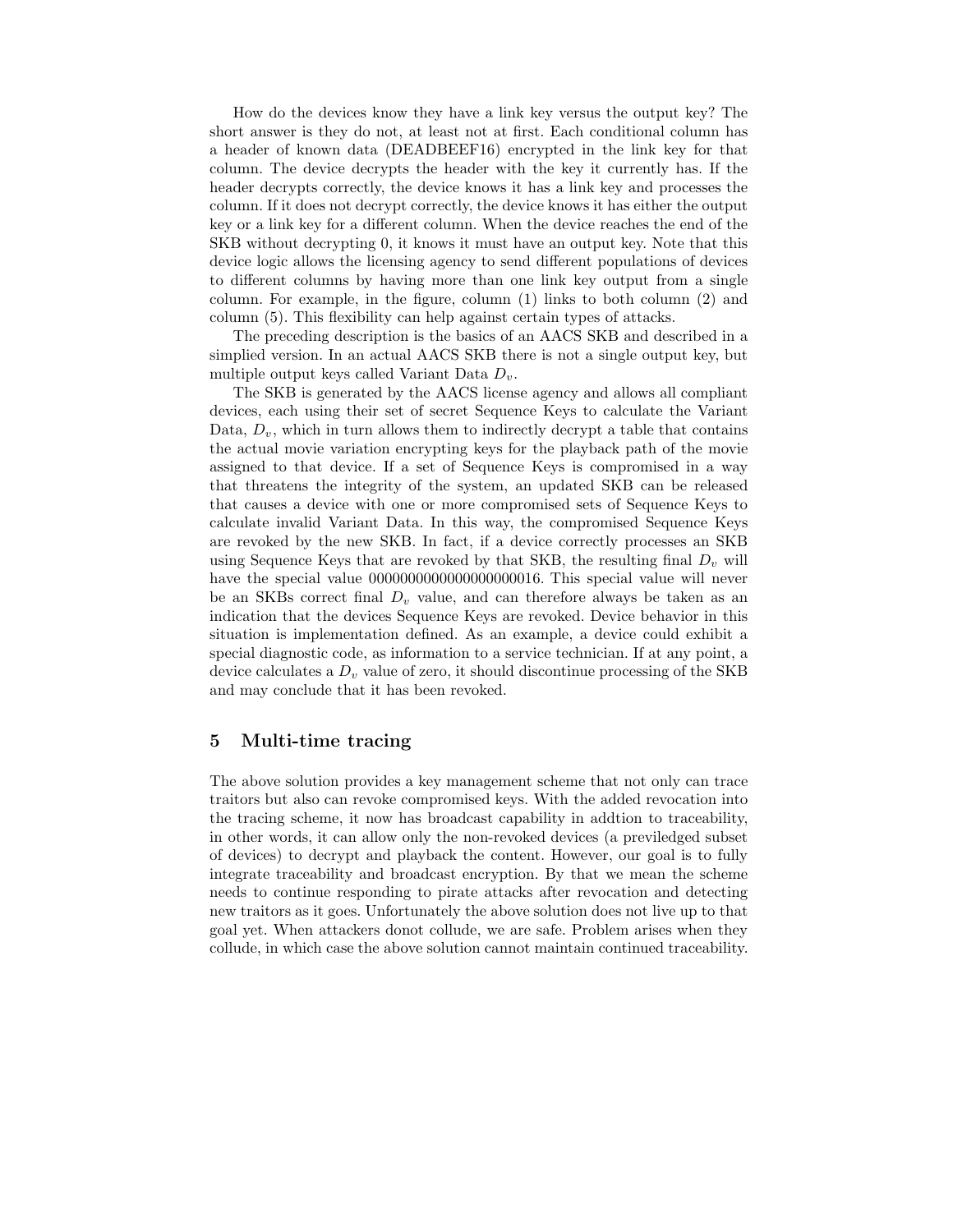As we know, each column in a SKB contains an encryption of the output key in every uncompromised sequence key's cell. More precisely, in every uncompromised sequence key's cell in each column, it contains an encryption of one of the variant data  $D_{vi}$  (0 $i$ =i<sub>i</sub>k), k is the number of different variant data in the system. Notice the same set of variant data are encrypted in each column, although they are distributed differently in different columns. For a particular variant data *Dvi*, it can be obtained from any column in the SKB. A uncompromised device will process SKB and obtains a correct variant data from the first column in SKB that it has a unrevoked key. However, when attackers collude and the system still has undetected attackers at large. The attacker can mix-and-match their revoked keys and unrevokd keys when processing SKB. In turn they have multiple ways to process SKB and get a valid variant data to play back the content. They can choose in which column they want to use a unrevoked key to get a valid variant data. It does not have to be in the first column. MOreover, different keys need to be used in different columns to obtain the same variant  $D_{vi}$ . When the license agency observes a pirate copy corresponding to a particular variant data *Dvi*, since it can be obtained from any column, the license agency has no way to know which key has been used in obtaining that variant data. The entire path that the undetected traitors goes through to process SKB can even look like from an innocent device or from a path that was never assigned to any device, thus untraceable.

To force the undetected traitors to reveal the keys they use when processing SKB, we must make sure each column gets different variations so that when recovering a key/variation, the scheme knows from which column it comes from. Only by observing that, the tracing scheme can continue tracing. Unfortunately that means the *q* variations have to be distributed among the columns contained in the SKB. Each column only effectively gets *q/c* variations where *c* is the number of columns in the SKB. It is clear that traceability degrades when the effective *q* decreases. When the number of columns *c* becomes big enough, the traceability degrades to so low that it basically becomes untraceable. The scheme is overwhelmed and broken in that case. As a result, that puts a limit on the revocation capability of the scheme.

#### **5.1 Improved solution**

In order to improve the above scheme and lift the limit on revocation capability, we have designed a two phase defense. In order to use this defense, the scheme assigns the sequence keys as shown in 3 instead of 1.

Bascially we used a new concept called "slot". Now the rows in the key matrix are grouped into clusters. A slot is defined to be an assignment of row clusters, one cluster for each column. At any given column, two slots are either identical or completely disjoint. Slots can be assigned to individual manufacturers/models and the keys within the clusters are assigned to the devices made by the manufacturer/model. In effect, the outer code that is uses to assign sequence keys to devices is now itself a two-level code. The first level The first level codes assign clusters to the manufacturer/models X and Y and the second level codes assign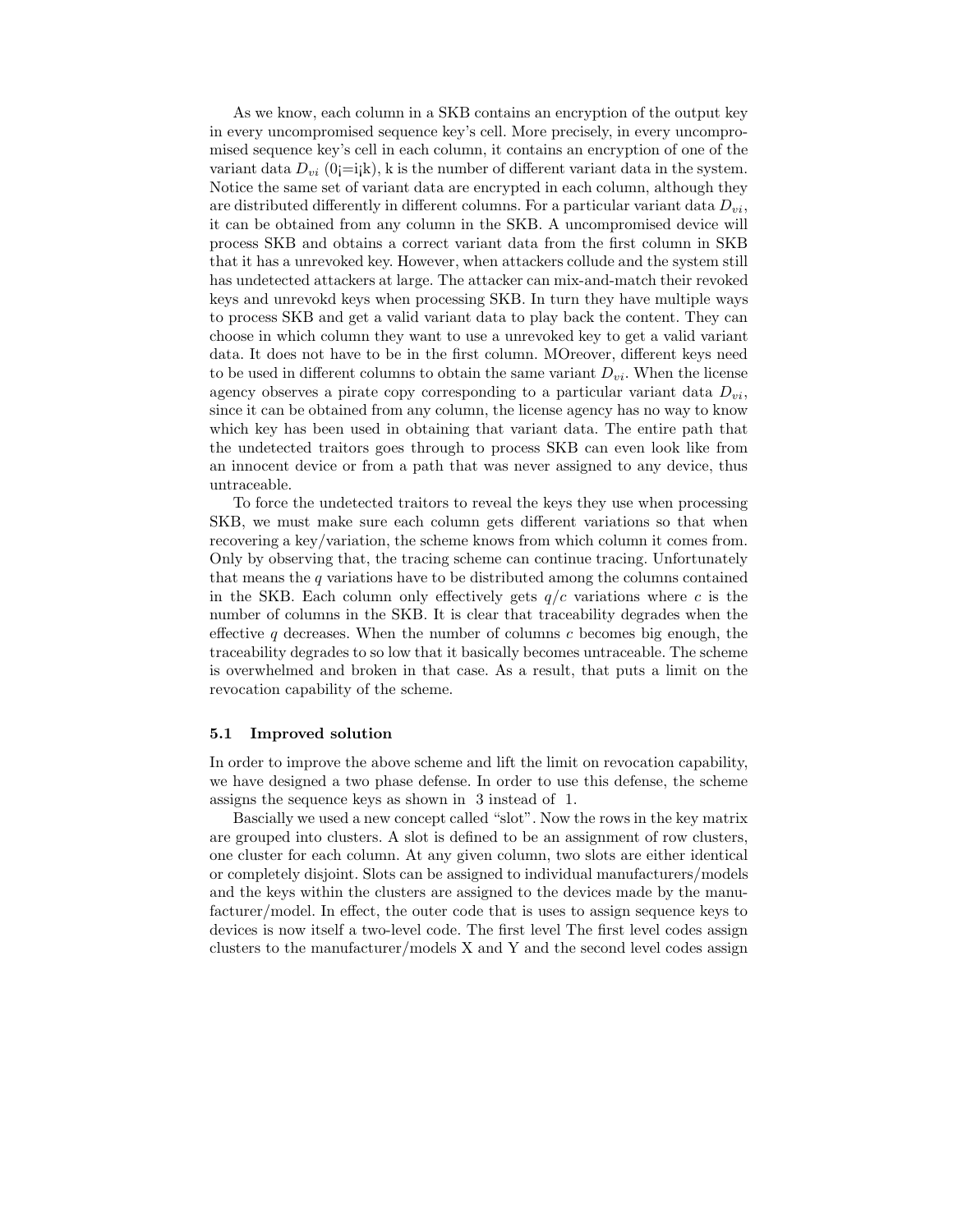keys to players A,B within model X, and players C, D within model Y. Model X gets the slot  $(1,3,4,1)$ , which means it is assigned cluster  $\#1$  for movie  $\#1$ , cluster  $\#3$  for movie  $\#2$ , and etc. Note that the second level code is the assignment inside the cluster. For example, player A gets *(1,1,3,3)* within the clusters assigned to model X, which makes its actual key assignment be (1*,* 9*,* 15*,* 3) from the key matrix.



**Fig. 3. Key assignment using "slots"**

In AACS context, we anticipate about 4000 manufacturers/models. We divide all the rows in each column to have 64 clusters. Using Reed-Solomon code,  $q = 64$ , it takes  $k = 2$  to accomodate  $64^2$  slots. Suppose we have  $4K$  keys in each column, there will be 64 keys in each cluster. Again using Reed-Solomon code,  $q = 64$ , it takes  $k = 3$  to accomodate  $64<sup>3</sup>$  devices within each slot. The assignment can totally accommodate 64<sup>5</sup> devices. Each slot can be assigned to one manufacturer/model, A big manufacturer would, of course, overflow a single slot. He would just have more than one slot.

In the two-phase defense, If we are under attack, the first SKB's would determine the slot used in the attack (or slots, but that is unlikely). Since the slot is assigned from the first level by using Reed-Solomon code  $q = 64$ ,  $k = 2$ , there are only 64 variations needed per column in this case. Recall the "inner code" generates totally 256 variations for each movie. One can use 4 columns in the SKB and there is no problem with dividing the 256 variations across 4 columns. Each column would get 64 variations, which is all we need per column. By Reed-Solomon code's property, it takes only two (*k* = 2) movies to uniquely detect the slot. The above attack scenario does not work here.

Once the licensing agency detects the slot, it can produce new SKB's that are only trying to detect the device within the slot. In the SKB, all other slots in the column(s) would go to a single variation that we would expect would never be recovered. We would use all the remaining variations within the single slot. Again, the above attack scenario is not much a problem, because we can get up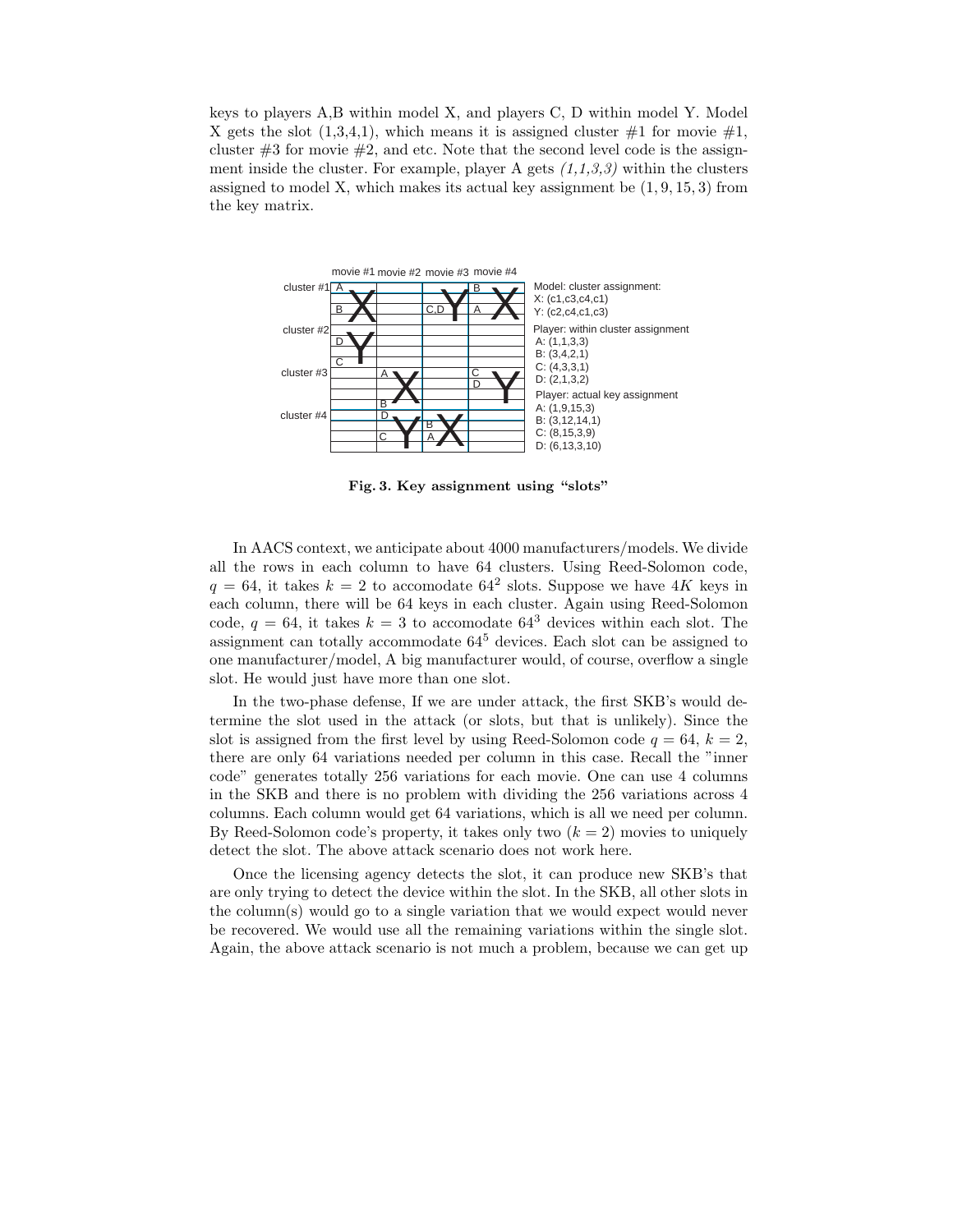to 4 columns and still have unique keys for each variation. As long as we only need 4 columns in SKB, the above attack cannot work.

However, it still puts a limit on how many devices the scheme can revoke before it is overwhelmed. A single slot can be overwhelmed if it gets a lot of attacks. For example, if there are just 32 devices revoked from a single manufacturer, then 50% of the keys in the slot are compromised, and the SKB takes about 18 columns to winnow out that manufacturer's innocent devices. The 18 columns means the above attack can cause a problem, even with the two-phase approach. Because of this, a larger number of keys per column is preferred, for example, 16*K* keys/column would be a better number. These keys are still grouped by 64 clusters for slot purposes. Each slot can have 256 keys instead of 64 keys. Then we would be back down to 6 columns. Of course, anything more than 4 columns introduces the above attack problem, but it is still manageable.

#### **6 Revocation capability and traceability**

More formally,the revocation capability is calculated by the following formula. Suppose the number of rows in the matrix is  $m$ ,  $p$  is the acceptable maximum probability for an innocent device to be revoked when revoking the actual guilty devices. *r* is the number of guilty devices to be revoked in SKB. *c* is the number of columns in SKB. The system still survives when the following holds.

$$
(1 - (1 - 1/m)^r)^c < p \tag{1}
$$

This formula can be used to determine how many columns *c* needed in a SKB when the licensing agency wants to revoke *r* devices. Due to the above attack scenario, there is a limit on the number of columns. We can also easily see that, the limit on the number of columns *c* in SKB induces a limit on the number of revoking devices that the system can survive. For example, suppose sequence keys are assigned from a matrix of 4096*X*256, there are 4096 rows. We devide rows into 64 clusters for slot assignment. Suppose the acceptable rate for revoking innocent devices is 1*/*1*,* 000*,* 000. Suppose there can be at most 18 columns in SKB. In the case of random hacking where we assume the attackers are distributed randomly from any slot and there is no evil manufacturers, the system can allow up to ??? guilty hacking devices, revoke them and can still get useful tracing information for continued tracing. In the case of evil manufacturers or most hacking occurs in one slot, breaking one slot breaks the entire system. In the above example, there are 64 cluster in a 4096*X*256 matrix, there are 64 rows in each cluster for slot assignment. Substituting *m* = 64 gives us that the system can maximumly survive up to 32 revoked devices within a slot.

We have performed preliminary simulation on how many columns the scheme needs in its SKB in terms of the number of devices that needs to be revoked. It confirms the above formula 1.

We know the solution for the above attack has effectively decreased the *q*, thus the traceability. The traceability is measured by the number of movies it takes to recover in order to detect traitors in a coalition of *T* traitors. We show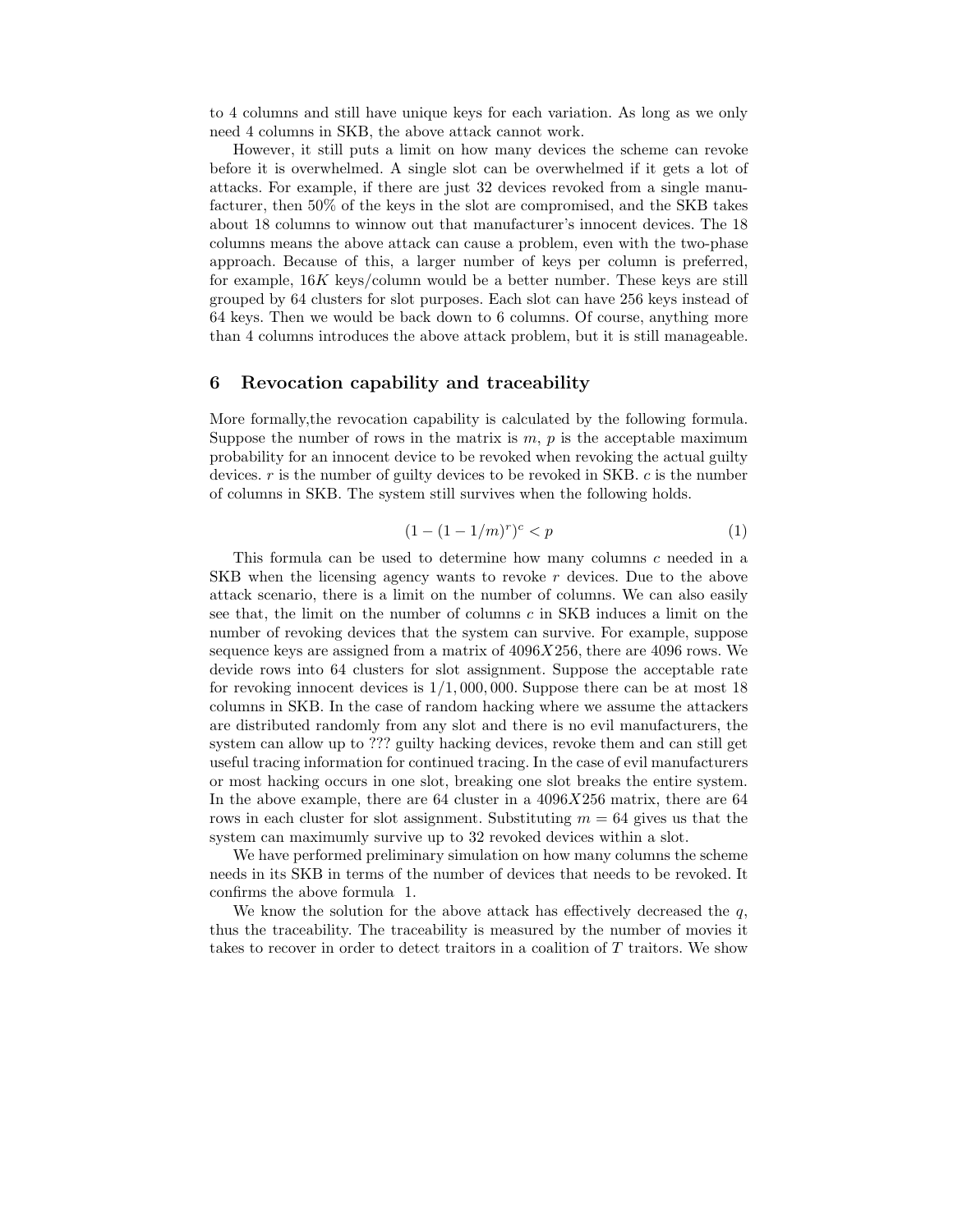in the graph 4 the different traceability on different *q*. It includes both the twophase solution and the basic single-phase scheme. There is different traceability in the life of the system depending on how many devices are currently being revoked in the SKB. The more devices revoked, the more columns it needs in SKB, the smaller the effective *q* is, the worse traceability.



**Fig. 4. Traceability with different q**

#### **7 Conclusions**

In this paper, we study the problem of tracing the legitimate users (traitors) who instrument their devices and illegally resell the pirated copies by redistributing the content or the decryption keys on the Internet. In particular, we focus on distributing prerecorded movies in the context of Advanced Access Content System copy protection standard for the next generation of high-definition DVDs.

While researches have mostly separated consideration of traceability in a traitor tracing scheme and revocation capability in a broadcast encryption scheme, we believe these two capability should be integrated and considered in a single scheme for the scheme to be useful in practice. We have designed a complete broadcast encryption system that fully integrates tracebility and revocation capability together. We have designed the first trace-revoke-trace scheme that is of practical value in AACS context. We have analyzed its traceability and revocation capability. The revocation and continued tracing capability is one of the enabling factor for its first large scale commericialization of tracing traitor technology.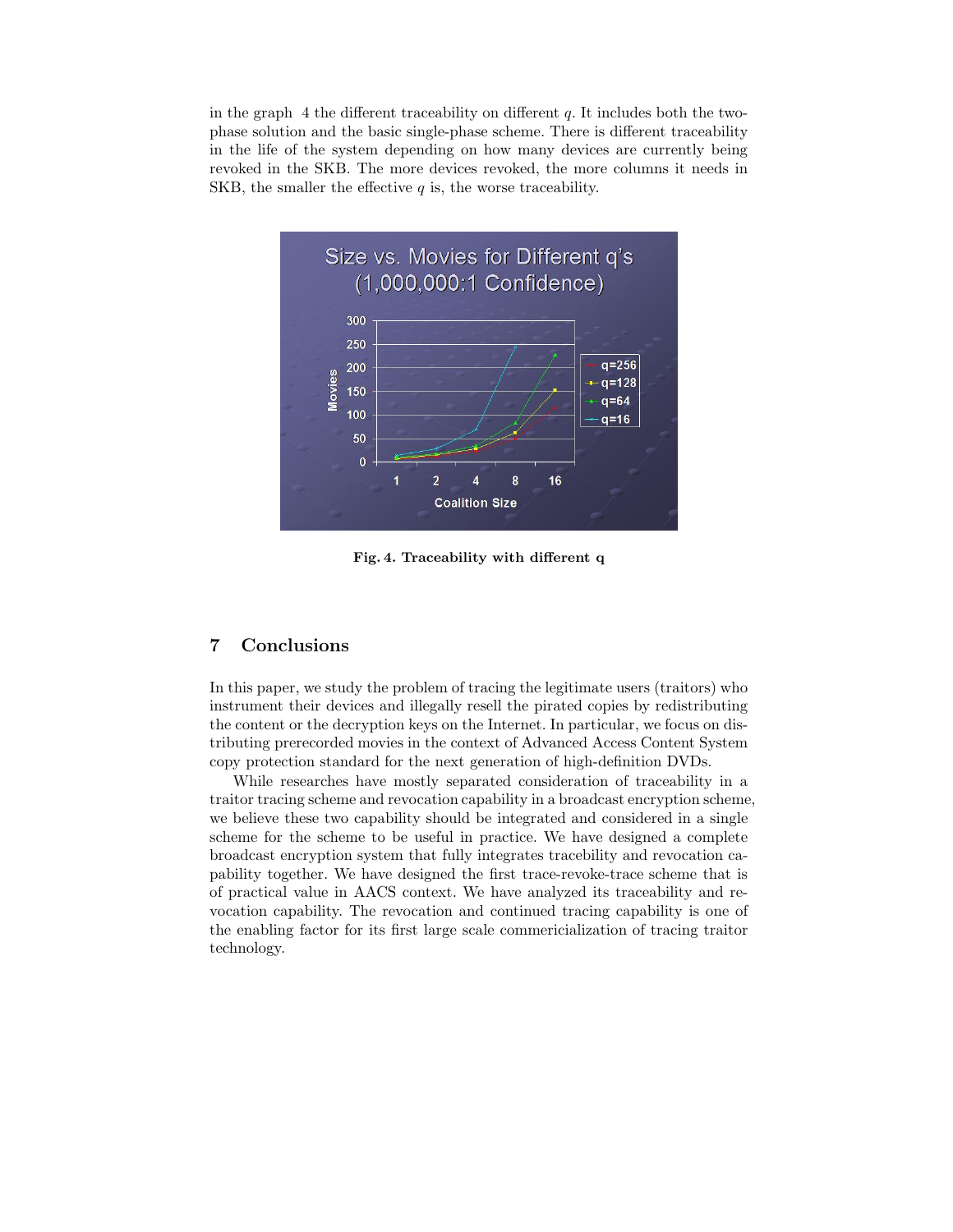In the future, we will continue to improve its revocation capability as well as traceability, not only theoretically, but also by taking into consideration of real implementations. We are also interested in overcoming different barriers during its deployment.

#### **References**

- 1. http://www.aacsla.com
- 2. D. Naor, M. Naor and J. Lotspiech, "Revocation and Tracing Schemes for Stateless Receivers", *Crypto 2001, Lecture Notes in computer science*, Vol. 2139, pp 41-62, 2001.
- 3. A. Fiat and M. Naor, "Broadcast Encryption," *Crypto'93, Lecture Notes in computer science*, Vol. 773, pp480-491. Springer-Verlag, Berlin, Heidelberg, New York, 1993.
- 4. B. Chor, A, Fiat and M. Naor, "Tracing traitors," *Crypto'94, Lecture Notes in computer science*, Vol. 839, pp480-491. Springer-Verlag, Berlin, Heidelberg, New York, 1994.
- 5. B. Chor, A, Fiat, M. Naor and B. Pinkas, "Tracing traitors," *IEEE Transactions on Information Theory*, Vol 46(2000), 893-910.
- 6. E. Gafni, J. Staddon and Y.L.Yin, "Efficient methods for integrating traceability and broadcast encryption", CRYPTO'99, Lecture Notes in computer Science, Vol. 1666, 1999, pp. 537-554
- 7. M. Naor and B. Pinkas, "Efficient Trace and Revoke Schemes", Financial Cryptography'2000, Lecture Notes in Computer Science, Vol. 1962, pp. 1-20.
- 8. A. Fiat and T. Tassa, "Dynamic traitor tracing," *Crypto'99, Lecture Notes in computer science*, Vol. 1666, pp354-371. Springer-Verlag, Berlin, Heidelberg, New York, 1999.
- 9. R. Safani-Naini and Y. Wang, "Sequential Traitor tracing," *IEEE Transactions on Information Theory*, 49, 2003.
- 10. Tran van Trung and Sosina Martirosyan, "On a class of Traceability Codes", *Design, code and cryptography*, 31(2004), pp 125-132.
- 11. J. N. Staddon, D.R. Stinson and R. Wei, "Combinatorial properties of frameproof and traceability codes," *IEEE Transactions on Information Theory*, 47 (2001), 1042-1049.
- 12. D.R.Stinson and R. Wei, "Combinatorial properties and constructions of traceability schemes and frameproof codes," *SIAM Journal on Discrete Mathematics*, 11:41-53, 1998.
- 13. anonymous
- 14. G. Tardos, "Optimal Probabilistic fingerprint codes", in proceedings of the *Theory of Computing*, pp. 116-125, June 9-11, 2003, San Diego, CA.
- 15. D. boneh, C. Gentry and B. Waters, "Collusion Resistant Broadcast Encryption With Short Ciphertexts and Private Keys", Crypto'05. pp.258-275.
- 16. D. Boneh, A. Sahai and B.Waters, "Fully Collusion Resistant Traitor Tracing With Short Ciphertexts and Private Keys", EuroCrypt'06, pp.573-592.
- 17. K. Kurosawa and Y. Desmedt, "Optimum traitor tracing and asymmetric schemes", EuroCrypt'98, pp.145-157.
- 18. D.R.Stinson and R. Wei, "Key preassigned traceability schemes for broadcast encryption", ACM SAC'98, 1998.